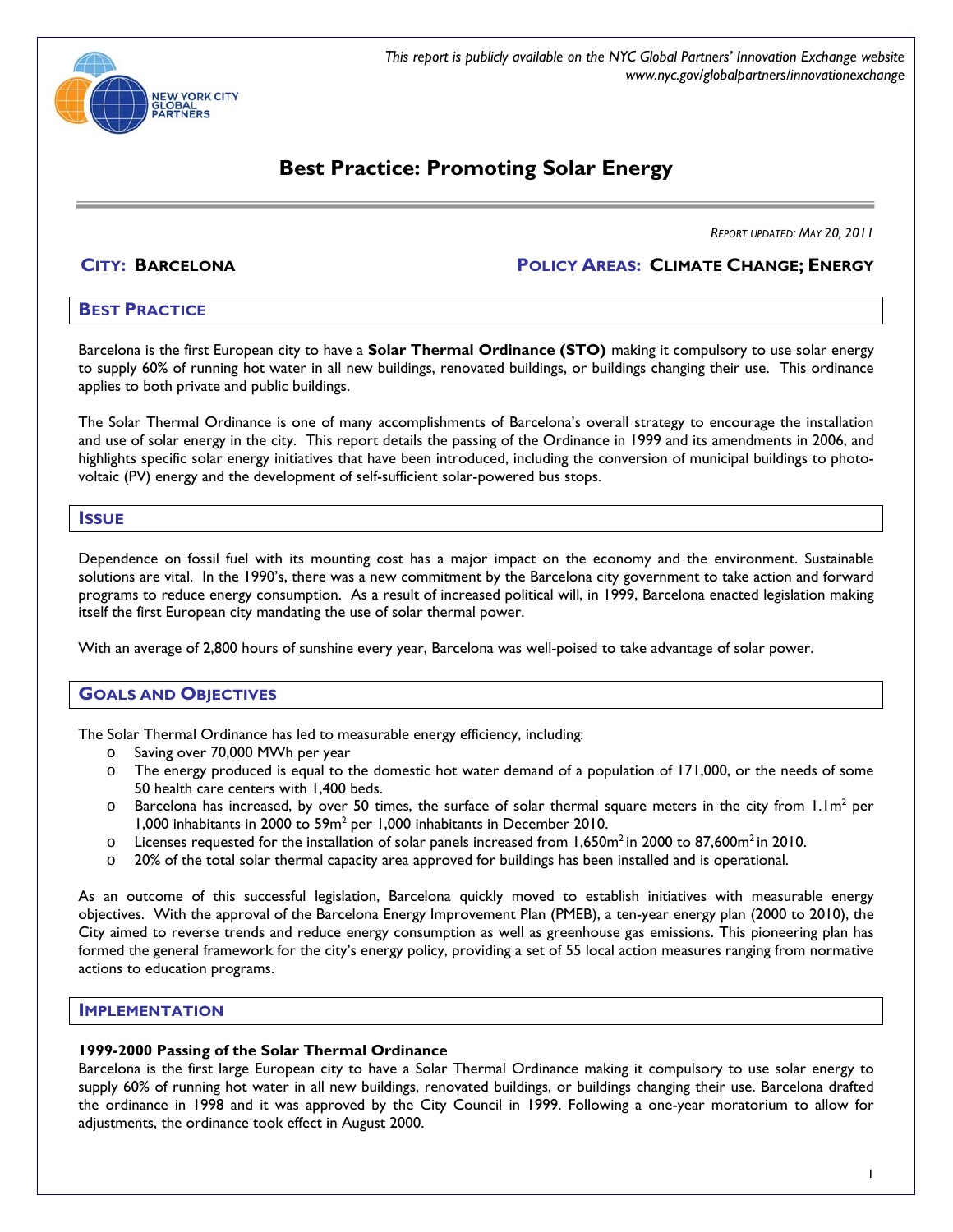

The ordinance was prepared and approved thanks to the political will of the local administration to promote solar thermal energy in Barcelona. This initiative came about through the active participation of various actors and groups which contributed their experience and knowledge. Among them, the following are:

- Asociación Española de Empresas de Energía Solar y Alternativas [Spanish Association of Solar and Alternative Energy Firms] (ASENSA).
- Asociación de Promotores Constructores de España [Spanish Association of Construction Promoters] (APCE).
- Asociación de Promotores de Energías Renovables de Cataluña [Association of Renewable Energy Promoters of Catalonia] (APERCA).
- Asociación para la Promoción de las Energías Renovables y el Ahorro Energético Association for the Promotion of Renewable Energy and Energy Savings] (BARNAMIL).
- Colegio de Administradores de Fincas de Barcelona y Lérida. [Association of Property Managers of Barcelona and Lerida]
- Colegio de Aparejadores y Arquitectos Técnicos de Barcelona. [Barcelona Association of Master Builders and Technical Architects]
- Colegio de Arquitectos de Cataluña. [Catalonia Architects Association]
- Colegio de Ingenieros Industriales de Cataluña. [Catalonia Industrial Engineers Association]
- Federación Catalana de Gremios de Instaladores [Catalan Federation of Installers Unions] (FERCA).
- Organización de Consumidores y Usuarios de Cataluña. [Catalan Organisation of Consumers and Users] (OCUC)
- State Administration: Institute for Energy Diversification and Saving (IDAE), Ministry of the Environment, Ministry of Housing.
- Catalonia Regional Government: Departament of Industry and Employment, Department of the Environment and Housing, Catalan Energy Institute (ICAEN).
- Barcelona City Council Departments: Urban Planning, Urban Services and the Environment, Municipal Institute of Urban Landscape and Quality of Life, Municipal Institution of Housing.
- The Barcelona Advisory Council for the Environment and Sustainability's Energy Group,

The ordinance first required that new buildings and those undergoing major refurbishment using more than 0.8 MW per day for hot water production, meet at least 60% of their demand with solar thermal collectors. All commercial buildings and residential buildings with more than 16 apartments were subject to the regulation.

#### **2002 Establishment of the Barcelona Energy Agency and the first Energy Improvement Plan**

The Barcelona Energy Agency was established in May 2002 with the aim of implementing, managing and monitoring Barcelona's Energy Improvement Plan. Among the other objectives, the plan aims to maximize the use of solar energy in Barcelona. It was awarded the European Climate Star in 2002.

The PMEB is a set of 55 local action measures, assessed from the energy-related, environmental and economic standpoints. These projects envisage various levels of action, ranging from regulations or financial aid for facilities to training and education programs.

In this plan the City Council has taken a bold step in exploiting thermal solar energy by making a strong commitment to installing solar panels. The plan presented the following energy contribution from solar energy:

- 58,000 GJ per year of electricity using solar photovoltaic technology, with a generating capacity of 14.14 MWp.
- 11.44 MWp in offices, 1.1 MWp in commercial, 0.25 MWp in schools and 1.35 MWp in a centralized plant on the 2004 Forum site.
- Installation of 96,300m2 of thermal solar panels with a heat generation capacity of 280,000 GJ per year. These installations would turn Barcelona into one of the cities making most use of solar energy and provide 679,800 GJ per year from renewable sources or 1.1% of the city's total energy consumption in 2010. This is consistent with the target set by the Spanish government's plan for fostering use of renewable energy sources for Catalonia autonomy.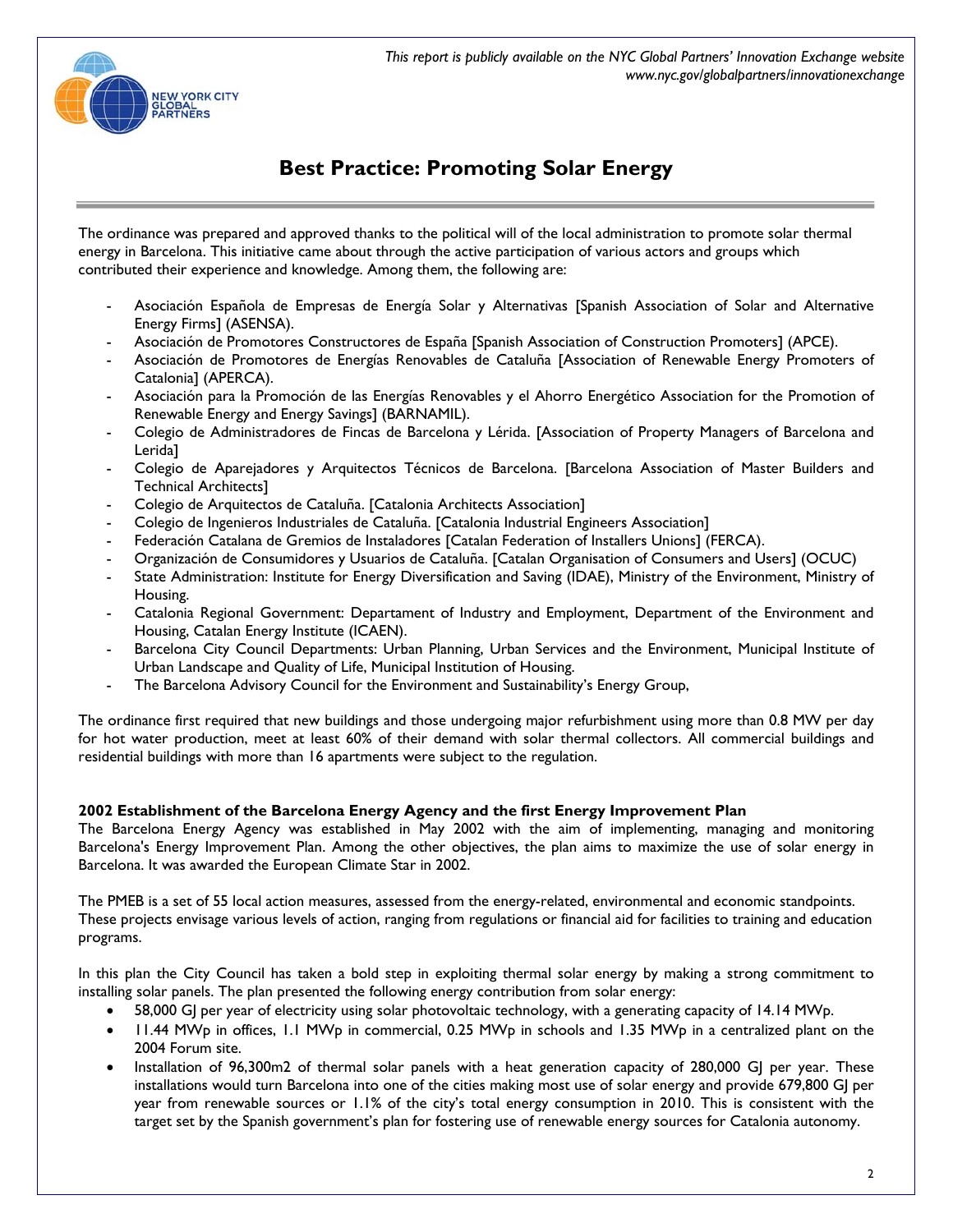

#### **Building Solar Energy Plants in Public Spaces**

A large pergola (structure with solar panels), which operates as a photovoltaic energy plant was installed in 2004 at the Universal Forum of Cultures, an exhibition co-sponsored by the Catalonia Regional Government, the Spanish Federal Government and United Nations Educational, Scientific and Cultural Organization (UNESCO). This structure is located in the Forum Esplanade and consists of a 10,500m2 surface that captures solar energy and delivers it to the electric public utility system. The great esplanade that dominates this new public space has been turned into the most powerful urban solar energy power plant in Spain. In 2007, the solar pergola produced almost 500,000 kilowatt hours of electricity.

#### *How does it work?*

A total of 1/3 megawatts of photovoltaic modules were installed on the site, corresponding to the yearly electricity needs of about 1,000 inhabitants of Barcelona. The system for capturing light energy uses 2,668 monocrystalline modules and is made up of tiny silicon wafers that convert sunlight into electricity. The pergola is 50m tall, and in order to maximize solar exposure throughout the year, the panel faces south; tilted at a 35° angle.

#### **2006 Amending of the Solar Thermal Ordinance**

In 2006, Barcelona upgraded the existing ordinance, eliminating the 0.8 MW per day minimum requirement. Consequently, the STO now applies to all new buildings and those undergoing renovation, regardless of their size or intended use. Also, to increase the scope of the ordinance it is considered that a building project, to promote several buildings with the same or different use, is a single project.

The buildings covered by the regulation are those intended for the following uses: residential, health, sports, commercial (in special cases), industrial, and in general any other use that entails the presence of dining rooms, kitchens or collective laundries.

#### 2006 changes include:

Applicability when the use of the building implies the use of domestic hot water, heating of water to condition swimming pools, or use of hot water for industrial purposes.

The design and execution of a system to produce hot water with thermal energy must take the following minimum solar contribution into account:

- To heat domestic water: the values specified by the ordinance, according to the various demand levels (a minimum of 60%), for a reference temperature of  $60^{\circ}$ C – general if the auxiliary source of energy is heating oil, propane, natural gas or other gas (general gas), or the Joule effect if electricity is the auxiliary source.
- To heat water of covered swimming pools: 30%
- To heat water for industrial processes, from the temperature of the water network to 60°C: 20%.
- The heating of uncovered swimming pools will only be allowed with a system of solar energy collection.

### **2007 Installation of a solar cooling plant in a municipal building, based on thermally driven chiller with two hot storage tanks and two different temperature levels**

Technical data

- Type of system: Solar heat driven chiller based system
- Chiller: Absorption 35 kW (YAZAKI WFC-SC10)
- Collectors: Flat-plate  $81m^2$  (WAGNER LBM 100 AR)
- Hot storage: Two tanks  $3m^3 + 3m^3$
- Cold storage:  $Im<sup>3</sup>$
- Back-up (former system)
- Boiler: 508 kW
- Compression chiller: 323 kW

#### Performance data

• Source: Transient System Simulation (TRNSYS)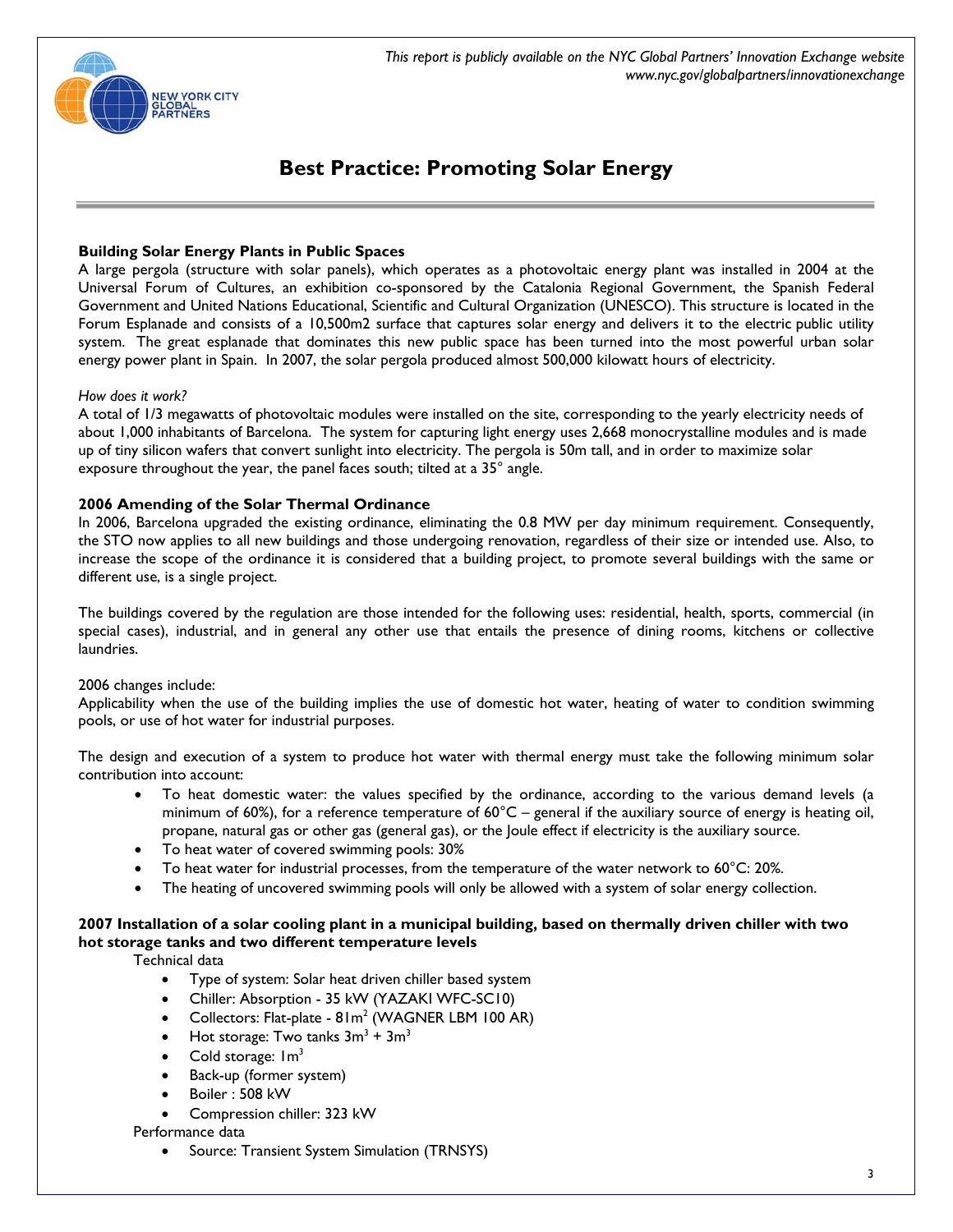

- Solar contribution:
	- o Cooling: 4 %
	- o Heating: 20 %
	- o Domestic Hot Water: 68 %
- Primary energy savings: 72 MWh/a

### **2009 "Solar Power Generation" conference convened in Barcelona as part of the "Green Power Conferences Solar Series"**

Goals of this international conference included:

- Understanding the potential of concentrated solar thermal energy (CST), concentrating photovoltaic systems (CPV) and large scale photovoltaic (PV) energy in Europe and globally
- Networking with the leading players in large scale Solar Power Generation

# **2009 The Solar Bus Stop, the new icon in the urban design**

The Barcelona Metropolitan Transportation Department (EMT) sponsored the development of solar-powered bus stops, in a public-private partnership with CAPMAR, S.L., a private design company and the Investigation and Education (I+ED) department of the Istituto Europeo di Design (IED) Barcelona.

The Istituto Europeo di Design of Barcelona operates in the education and investigation field in the disciplines of the design, fashion, visual arts and communication. The school belongs to an international network with campuses in Italy, Spain and Brazil, that bets for the practical and didactic initiative related to the business reality through the culture of the project and of its department of I+ED (Investigation + Education). CAPMAR, S.L. is a company consolidated of a second generation with many years of experience and a solid base, but projecting towards the future in offering the best product, design, production and services in locksmith, carpentry, and urban furniture.

The design of the solar bus stop is based on a structure of two tubular columns of iron and a square section of 8x8cm, with a height of 3.5m and 67cm wide. The upper section has photovoltaic panel 67x72cm. The system consumes only 72 watts a day and can run for up to 5 days without solar radiation. The bus stops have a panel with bus schedules updated every 30 seconds, a panel with information and a button for nocturnal illumination. Its design allows for modifications to provide extra services such as a second informative screen on bus routes, local publicity and accessories like seats and magazine racks.

The solar bus stop is a modular installation, easy to set up, since it does not need to be connected to an electric network all necessary energy is supplied by the solar panels. It is a light, innovative and functional design that has the maximum benefits, optimizing the use of materials, resources and space. The contemporary stylized lines turn the new solar bus stop into a special element of the Barcelona metropolitan aesthetic.

The initial phase was to install 100 solar bus stops in 2009 in the 18 cities of the Barcelona metropolitan area, followed by the replacement of 2,000 already existing bus stops with the new solar model.

### **2011 Approval of the Photovoltaic Ordinance under the new Barcelona Environmental Ordinance.**

In February 2011, the new Barcelona Environmental Ordinance was approved, which includes an energy section, with the solar thermal ordinance approved in 2006, as well as the new photovoltaic ordinance. This new ordinance makes photovoltaic systems mandatory in news buildings, mainly in commercial and service sector.

### **2011 Establishment of the Energy, Climate Change and Air Quality Plan for Barcelona 2011 – 2020.**

In March 2011, the City Council approved its second energy plan, the Barcelona Energy, Climate Change and Air Quality Plan for the period  $2011 - 2020$ .

The main targets of the plan are to reduce energy consumption and greenhouse gas emissions and to improve air quality as well as energy supply systems.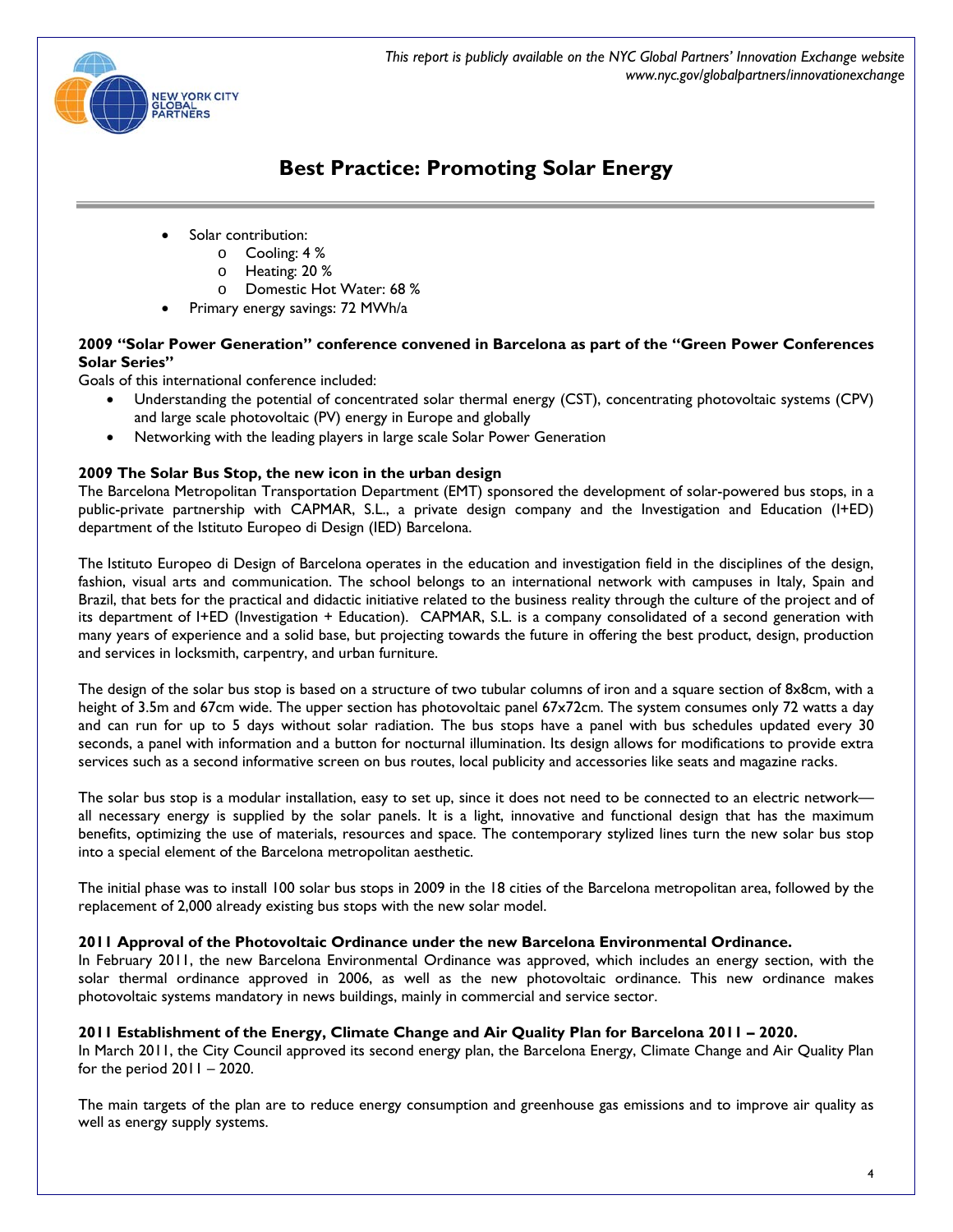

This plan allows the city define its strategies and its energy policies for the next ten years.

The plan contains 108 projects that are related to energy demand management, both in terms of technology improvements and awareness raising measures. Air quality improvement projects, as well as mobility, and distributed energy generation obtained from renewable energies and efficient technologies are also an important part of the document.

# **COST**

The financing of photovoltaic installations has been assumed mainly by the Barcelona City Council with, in some specific installations, some support of co-financing by other public administrations.

# **RESULTS AND EVALUATION**

#### **Monitoring of the Solar Energy By-Law**

The Solar Thermal Ordinance is managed by the Barcelona Energy Agency, part of the Environment Department of the City Council. This body grants design and construction approval. Building inspectors are then responsible for ensuring that construction meets the stipulated criteria.

Summary 2002-2010:

- 87,65  $Im<sup>2</sup>$  of total solar thermal installed
- $58,58m^2$  per 1.000 inhabitants;
- 70,121MWh/year; 12,329 tons CO2 per year reduced.

Concerning solar photovoltaic energy, by the end of 2008, 39 municipal installations had been carried out in public buildings across all city districts, with a total installed photovoltaic power of 1.69 MWp:

- Barcelona City Council and districts buildings: 5 projects, 99 kWp.
- Social and cultural centers: 11 projects, 131 kWp.
- Primary and Secondary schools: 13 projects, 110 kWp.
- Public libraries: 6 projects, 65 kWp.
- Pergolas in public areas: 3 projects, 1198 kWp.
- Others (parks, markets, urban waste disposal plant): 3 projects, 90 kWp

The total surface area of solar panels approved by the Barcelona City Council in December 2010 (87,621m<sup>2</sup>) represents an energy saving of over 70.000 MWh per year, and will save over 4,300 tons of CO2 equivalent emissions. The per-capita area of solar panels increased nearly 50 times, form 1.1m² per 1,000 inhabitants in 2000 to 58m² per 1,000 inhabitants in December 2010.

The solar energy produced is equal to the domestic hot water demand of a population of 171,000. By the end of 2010, 20% of the total solar thermal capacity area approved for the buildings covered by the ordinance had been installed and was operational. This figure is consistent with the lapse of time between the revision of the construction's basic project and granting the building permit, and the time when the building is actually occupied and the solar installation enters into use.

The PMEB sets the objective of attaining, by the year 2010, some 96,300m² of solar collectors installed in the city, for an estimated thermal generation of 778 GWh per year (280,000 GJ per year).

Since the solar regulation came into force, the fitting of solar thermal installations has increased by 5212.2%.

#### **TIMELINE**

1998 Barcelona City Council begins talks and drafting Solar Thermal Ordinance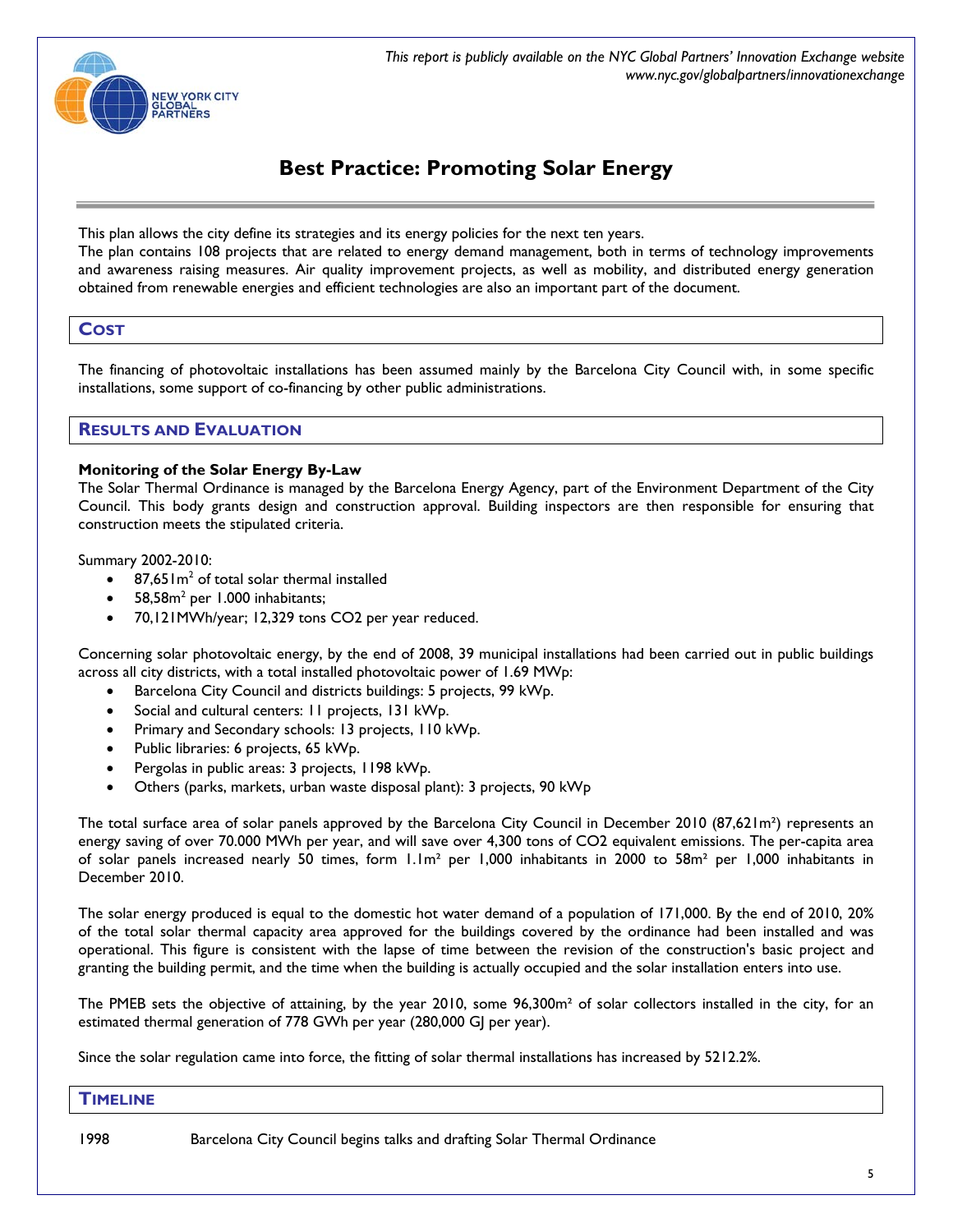

| July 1999     | STO approved                                                                                                     |
|---------------|------------------------------------------------------------------------------------------------------------------|
| August 2000   | STO goes into effect                                                                                             |
| 2002          | PMEB, the City's 10 year energy plan, is unveiled                                                                |
| 2004          | Installation of a pergola (solar energy plant) in Barcelona's Forum Esplanade                                    |
| February 2006 | Revision of the STO                                                                                              |
| February 2009 | Barcelona hosts the "Solar Power Generation" conference as part of the "Green Power Conferences Solar<br>Series" |
| 2009          | Solar-powered bus stops are designed and developed                                                               |
| October 2009  | First solar bus stop unveiled                                                                                    |
| February 2011 | Approval of the Photovoltaic Ordinance under the new Barcelona Environmental Ordinance                           |
| March 2011    | Establishment of the Energy, Climate Change and Air Quality Plan for Barcelona for 2011-2020                     |

# **LEGISLATION**

The Solar Thermal Ordinance was approved July 1999, implemented August 2000 and revised February 2006. The purpose of this ordinance is to regulate the incorporation of solar thermal energy and its use for the production of hot tap water in the city's buildings. The STO affects new, restored and fully refurbished buildings and those seeking to implement a change of use. This regulation applies to buildings intended for residential, health-care, sports, commercial and industrial use and, generally, any activity involving the existence of kitchens, laundries or other circumstances that lead to a large consumption of hot water, regardless of whether they are public or privately owned.

In February 2011, the new Barcelona Environmental Ordinance was approved, which includes an energy section with the STO, as well as the new Solar Photovoltaic Ordinance (SPO). The purpose of the SPO, implemented in April 2011, is to regulate the incorporation of photovoltaic energy systems and its use for the production of electricity in the city's buildings. The Photovoltaic Ordinance affects new, restored and fully refurbished buildings from the tertiary sector.

At the national level, Barcelona's STO and SPO inspired a piece of national legislation requiring minimum levels of solar hot water and photovoltaic cells in new construction and renovation projects.

### **LESSONS LEARNED**

The key challenges of this initiative have been ensuring that people are educated on the use and maintenance of their solar panels. Solar panels should be treated like elevators —they need regular maintenance and repairs. To deal with this issue the City Council has been running education campaigns to raise awareness. One example is the *Porta a porta* (Door to Door) campaign. Here the educators worked with the Neighborhood Association and building associations to ensure that tenants/public measure their energy savings and check to ensure that the solar installations are working. The Environment Department also has an information center open 6 days a week where people can get information on solar use and maintenance.